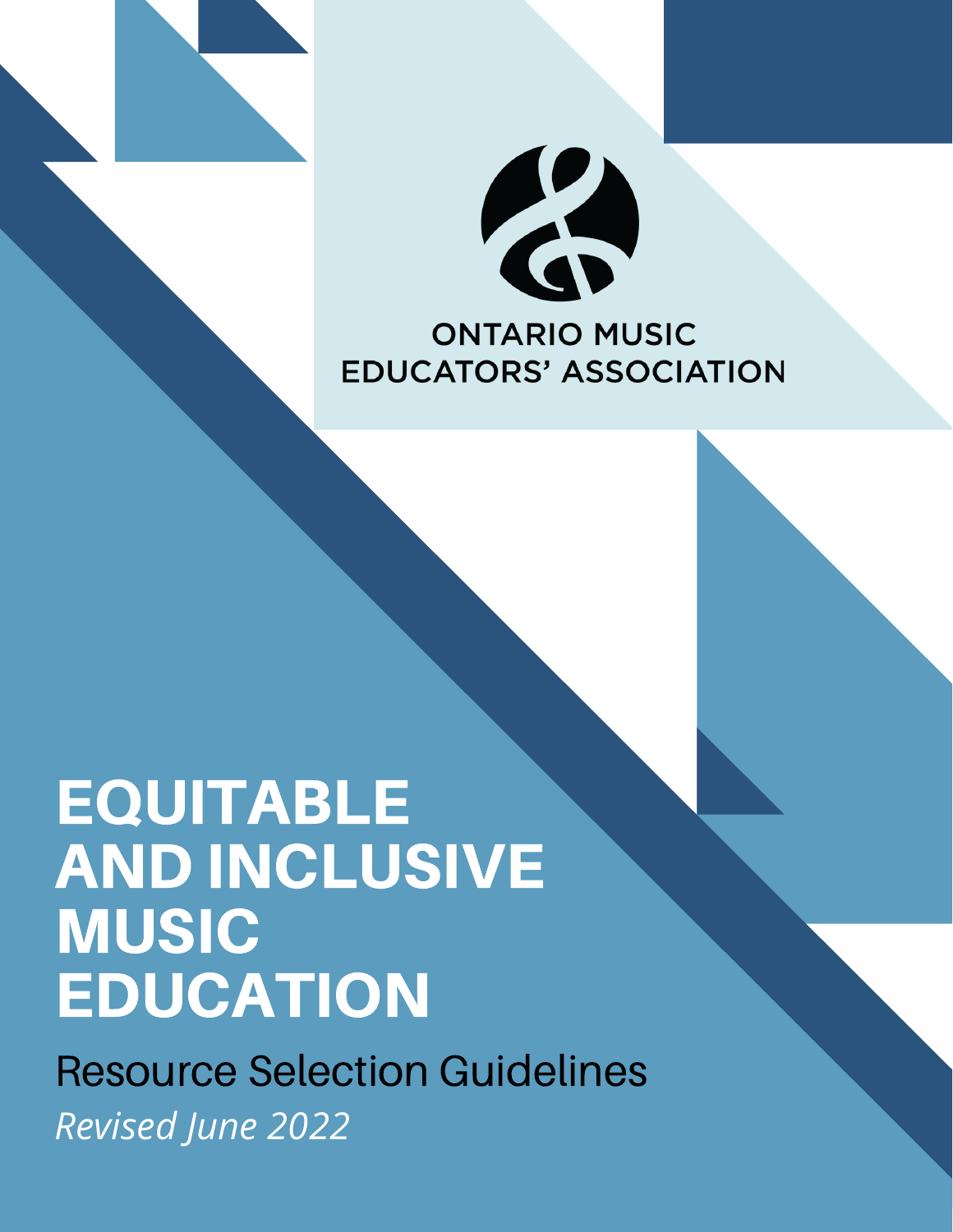# ABOUT

This document aims to support music educators in the selection and use of resources by centering equity, diversity, and inclusion. Educators will be encouraged to consider their and their learners' identities and positionalities in order to ensure the creation of responsive and relevant music education environments. We invite educators to extend the application of this framework to other aspects of education and music-making practices.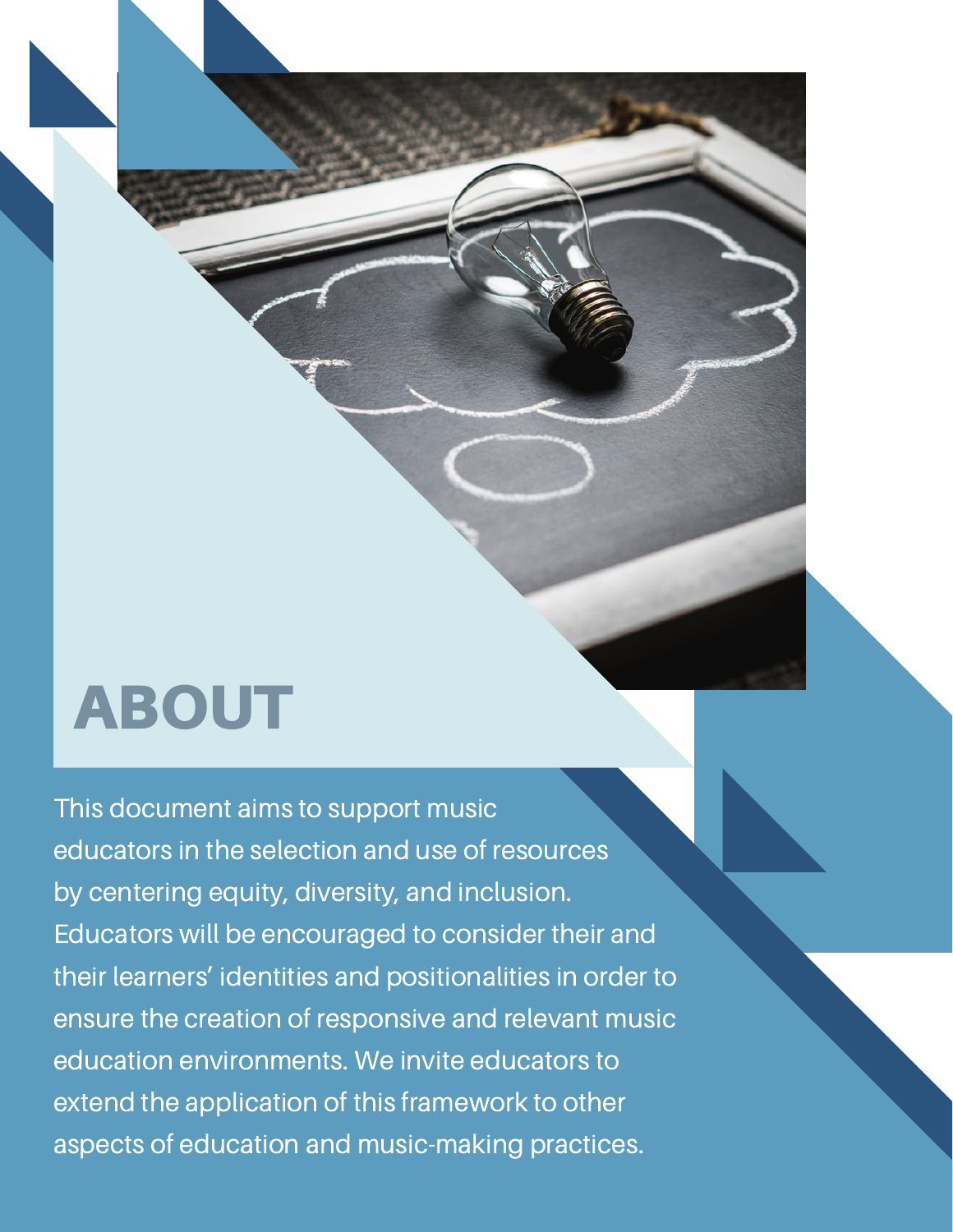# **MOVING TOWARDS EQUITY LITERACY IN MUSIC EDUCATION OVERVIEW**

"**Equity** is a process through which we ensure that policies, practices, institutional cultures, and ideologies are actively equitable, purposefully attending to the interests of the students and families to whose interests we have attended inequitably. By recognizing and deeply understanding these sorts of disparities, we prepare ourselves to respond effectively to inequity in the immediate term. We also strengthen our abilities to foster long-term change by redressing institutional and societal conditions that create everyday manifestations of inequity."

- Paul Gorski - Equity Literacy [Institute](http://www.edchange.org/handouts/Equity-Literacy-Intro-Abilities.pdf) -

- **EQUITY** A CONDITION OR STATE OF FAIR, INCLUSIVE AND RESPECTFUL TREATMENT OF ALL PEOPLE.
- **DIVERSITY** THE PRESENCE OF A WIDE RANGE OF HUMAN QUALITIES AND ATTRIBUTES WITHIN A GROUP, ORGANIZATION OR SOCIETY.
- **INCLUSIVE EDUCATION** EDUCATION THAT IS BASED ON THE PRINCIPLES OF ACCEPTANCE AND INCLUSION OF ALL STUDENTS.

- Culturally [Responsive](http://www.edu.gov.on.ca/eng/literacynumeracy/inspire/research/cbs_responsivepedagogy.pdf) Pedagogy - Ministry of Education, Ontario, 2013 -

# **IN THIS DOCUMENT:**

**[NOTICE:](#page-3-0)** (pg.4) "We Don't Know What We Don't Know" Consider the identities of all those in the learning environment.

**[NAME:](#page-4-0)** (pg.5) "**Who/what is 'in'? Who/what is 'out'?** Respond by intentionally creating spaces and learning opportunities that affirm learner identities

**NOW [WHAT?:](#page-5-0)** (pg.6) "It's not the resource, it's how we use it." Analyze how the resource fits into the bigger picture of equitable and inclusive music and learning. **FURTHER [CONSIDERATIONS:](#page-7-0)** Extend conversations about music and equity in education

**[GLOSSARY:](#page-8-0)** Key terms for further learning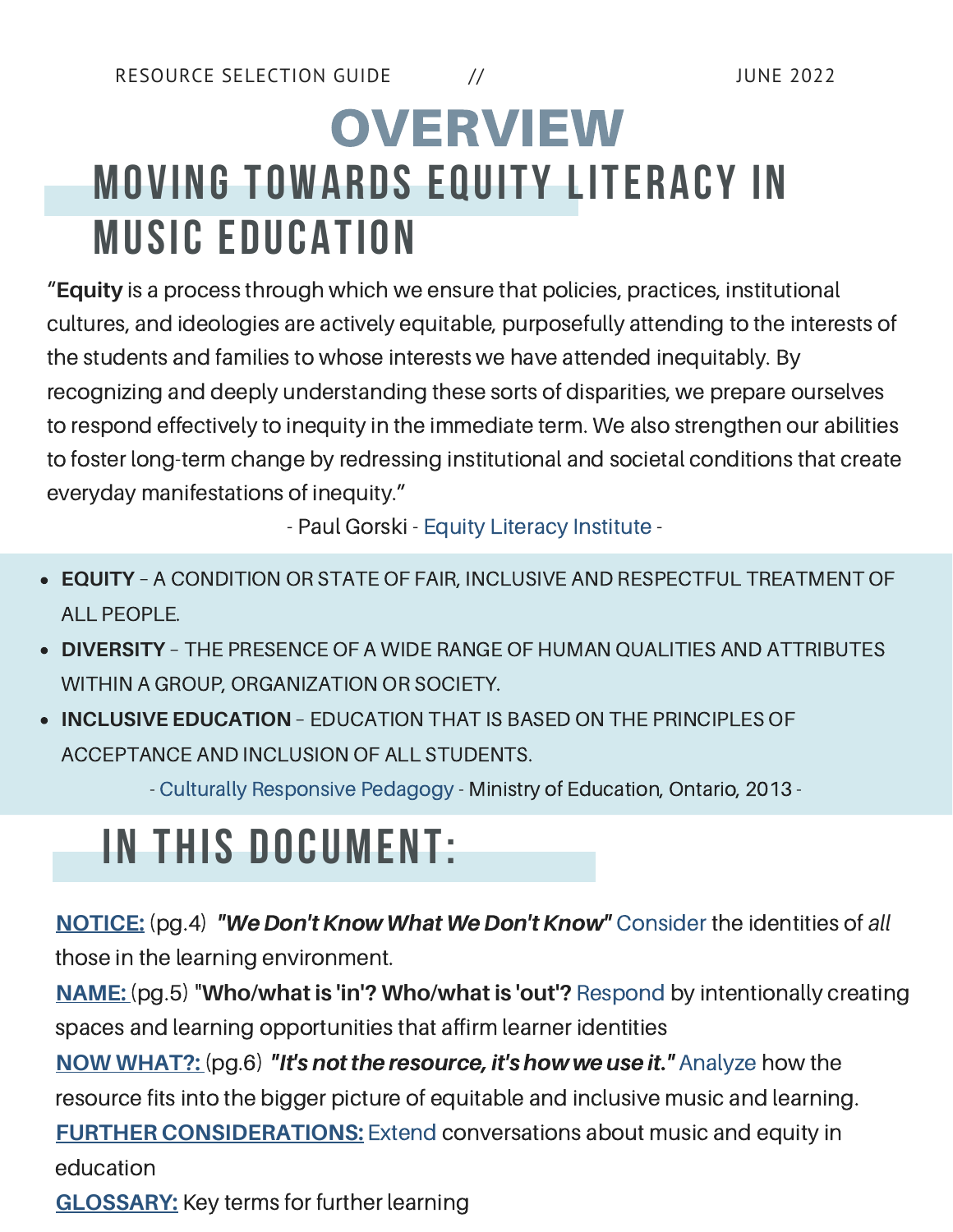# **NOTICE**

#### *"We don't know what we don't know."*

## <span id="page-3-0"></span>**CONSIDER:**

- "**Who am I**?" Our own identities, lived experiences, biases, and knowledge.
- "**Who are the learners**?" Learners' multiple, intersecting social identities and how these interact with the world.
- **"Who are we together**?" The relationship between ourselves and our learners, issues related to power and privilege, and power dynamics within the classroom.

#### We must interrogate the limits of our music instruction and personal belief systems when decision making.

#### **GUIDING QUESTIONS FOR EDUCATORS REFLECTION AND ACTION**

- Do I hold positive and affirming views of all learners?
- How do my positionality, power and identities and reflect on how I examine and challenge my biases and assumptions about music practices, programs & procedures on an ongoing basis, to take an anti-racist stance
- What learning about my own positionality, power and identities do I need to do to work towards racial equity
- Have I reflected on the difference between opinion and informed knowledge?
- How do I value lived experience?  $\bullet$
- Am I missing something?

#### For example:

- I don't make assumptions about my learners based on their prior learning or prior music education.
- I connect with all my students to see their potential for growth.
- I engage in journaling, discourse with colleagues and self-reflection to unpack my biases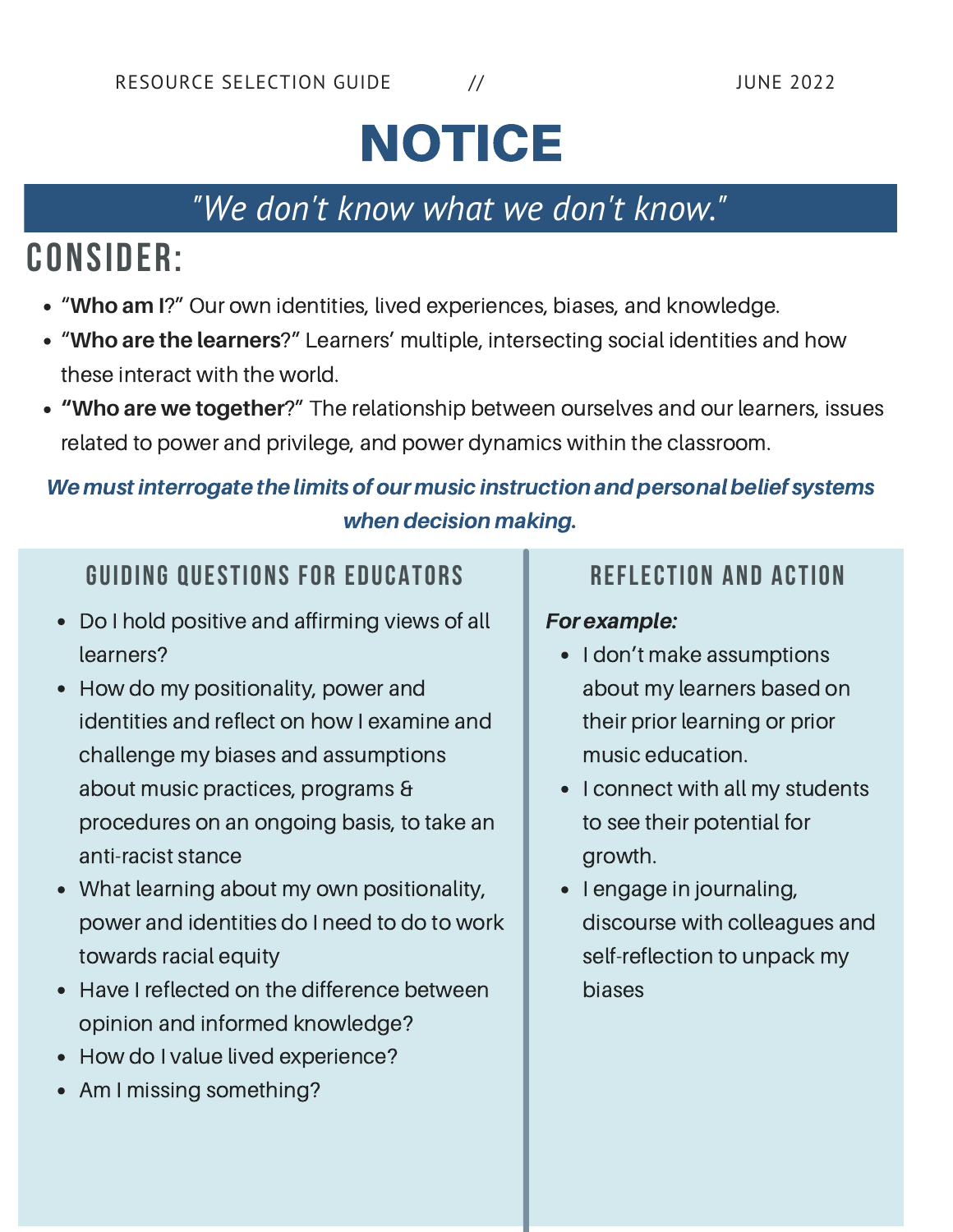# NAME

### *" who/what is in, and who/what is out?"*

## <span id="page-4-0"></span>**CONSIDER:**

- **Designing learning experiences to be relevant and authentic:** Enable learners to see themselves in the daily learning of the classroom to send a message that student, parent/community knowledge and experiences have value and are important to the learning in school.
- **Recognizing and responding to different ways of learning:** Differences may be connected to background, language, family structure, and social or cultural identity.
- **Making a better space for everyone:** Inclusion is not bringing people into what already exists; it is making a new space, a better space for everyone. This mindset enables educators to work creatively and effectively to support all learners in diverse settings.

We must recognize the ways in which teaching practices and the curriculum define what is, and what is not valued in our schools and society.

#### **GUIDING QUESTIONS FOR EDUCATORS REFLECTION AND ACTION**

- Is this resource accessible to all learners?
- Can this resource contribute to a collection that affirms the identities of all learners?
- Is the language gender inclusive?
- What pre-teaching or scaffolding of skills or understanding will support all students to engage with this resource successfully?
- Does this resource avoid tokenism and appropriation, and promote meaningful engagement with world musics?
- Does this resource include the most appropriate and current language when talking about various musics and identities? If not, how can we update it before presenting it to learners?

#### For example:

- I scaffold and differentiate when planning for instruction and assessment to meet learners where they are (eg. honouring prior knowledge, co-construct anchor charts)
- I hold an inclusive worldview of music and music practices (eg. *Include the contribution of artists from diverse identities and communities, decentering the traditional canon*)
- I ensure my understanding is current and replace instructional practices and resources in the music which only contribute to one way of knowing or doing.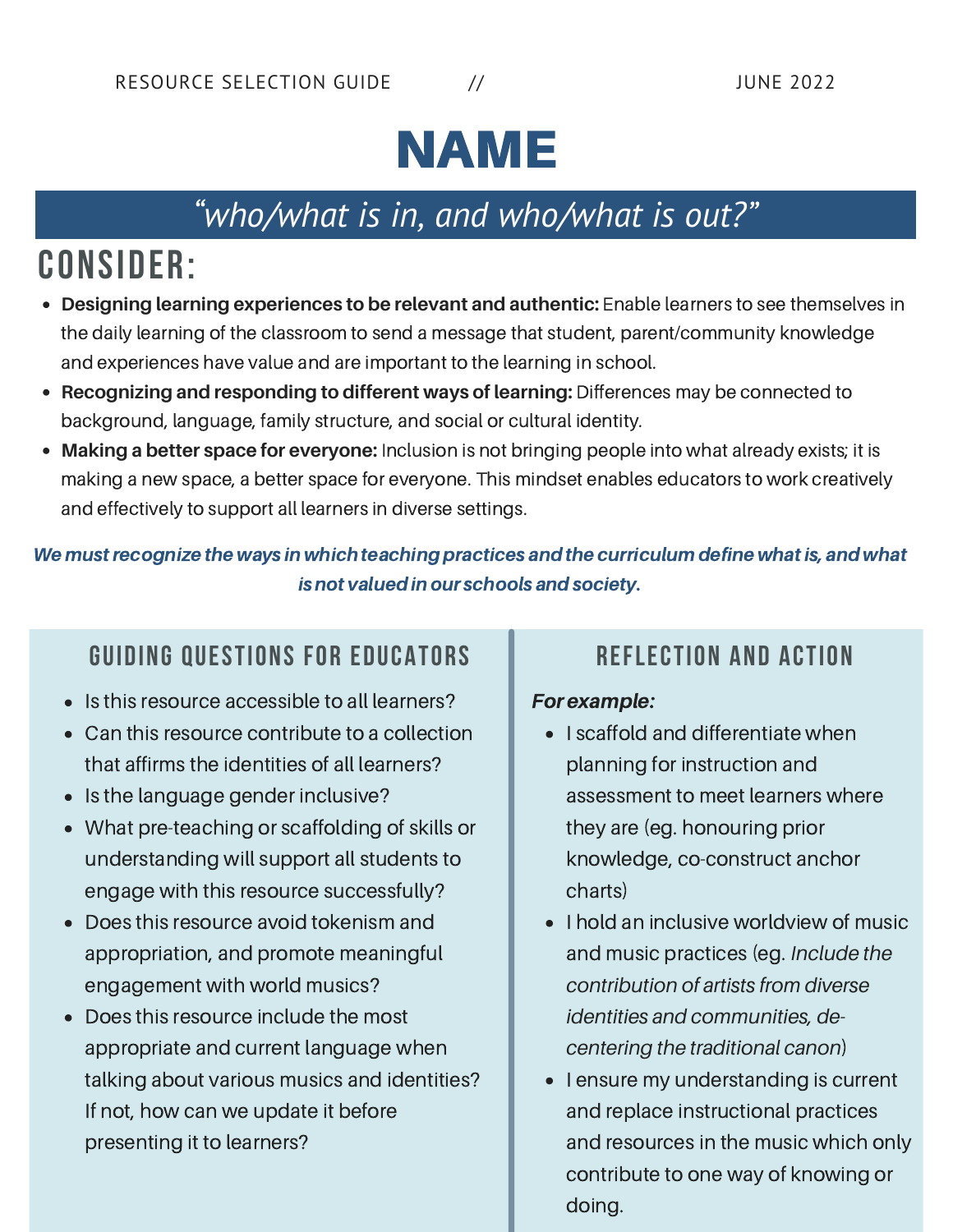# NOW WHAT?

#### *"It's not the resource, it's how we use it."*

## <span id="page-5-0"></span>**ANALYSE:**

- **Culture is a resource for learning:** Use a variety of resources, including community partners, to ensure that students and the community are reflected in the daily workings of the classroom and present both local and global perspectives.
- **Learners bring knowledge to school:** Knowledge building is derived from personal and cultural experiences and is central to learning. To overlook this resource is to deny access to the knowledge construction process.
- **Hold high expectations for all students:** Ensure both academic rigour and a variety of resources are accessible to all learners.
- **Co-create cultural competence alongside students:** Integrate a learner's background knowledge and prior home and community experiences into the curriculum and the teaching and learning experiences.
- **Guide students to develop a critical cultural consciousness:** The uniqueness of each student is not just acknowledged, but nurtured.

We must use an inquiry-based approach to invite learners to play an active role in crafting and developing learning experiences for themselves and their peers.

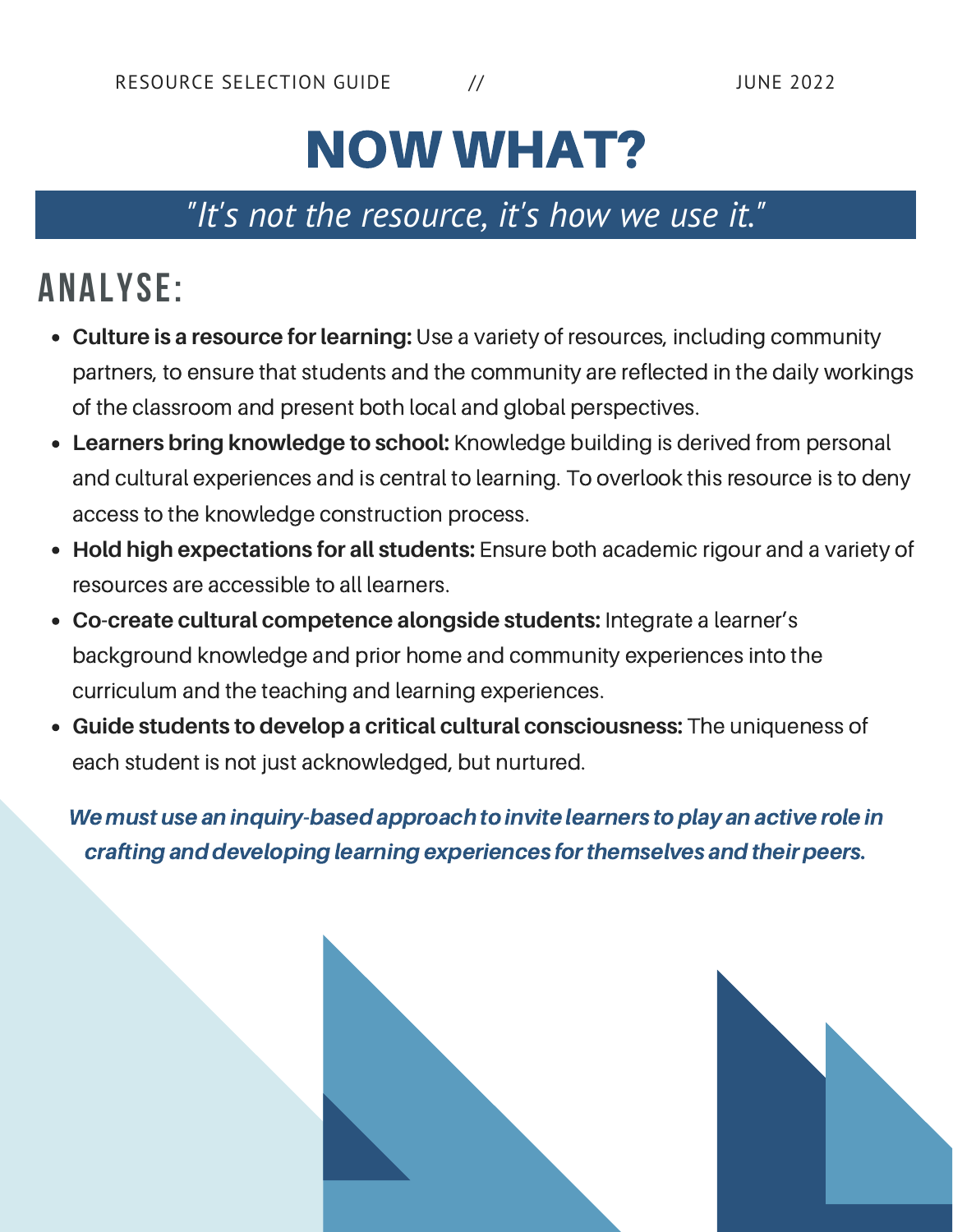# NOW WHAT? CONT...

#### **GUIDING QUESTIONS FOR EDUCATORS REFLECTION AND ACTION**

- Does this resource require learners to source materials to engage in the learning? If so, are the materials safe and accessible for all learners?
- How can this resource offer students opportunities to demonstrate their knowledge and understanding of the fundamental concepts? Are there nonperformance learning goals and success criteria?
- Does this resource offer students choice when gathering evidence of learning (*eg. portfolios, exhibits, oral presentations, debates, etc.*)
- How can this lesson promote the student's development of their own musical identity?
- Does the assessment for/as learning move  $\bullet$ the student closer to the learning goal?
- Are my assessments fair, valid & reliable? The goal of assessment and evaluation is to improve student learning.
- Why this resource? Why now?

#### For example:

- I ensure all materials are accessible (*format, language, content, ability*) for all learners.
- I centre students' lived experienced and realities (*eg. students can learn to reflect and critically analyze the music chosen for/by the group*)
- I encourage students to position themselves in a global community of musicians.
- I partner with students to choose performances from various diverse sources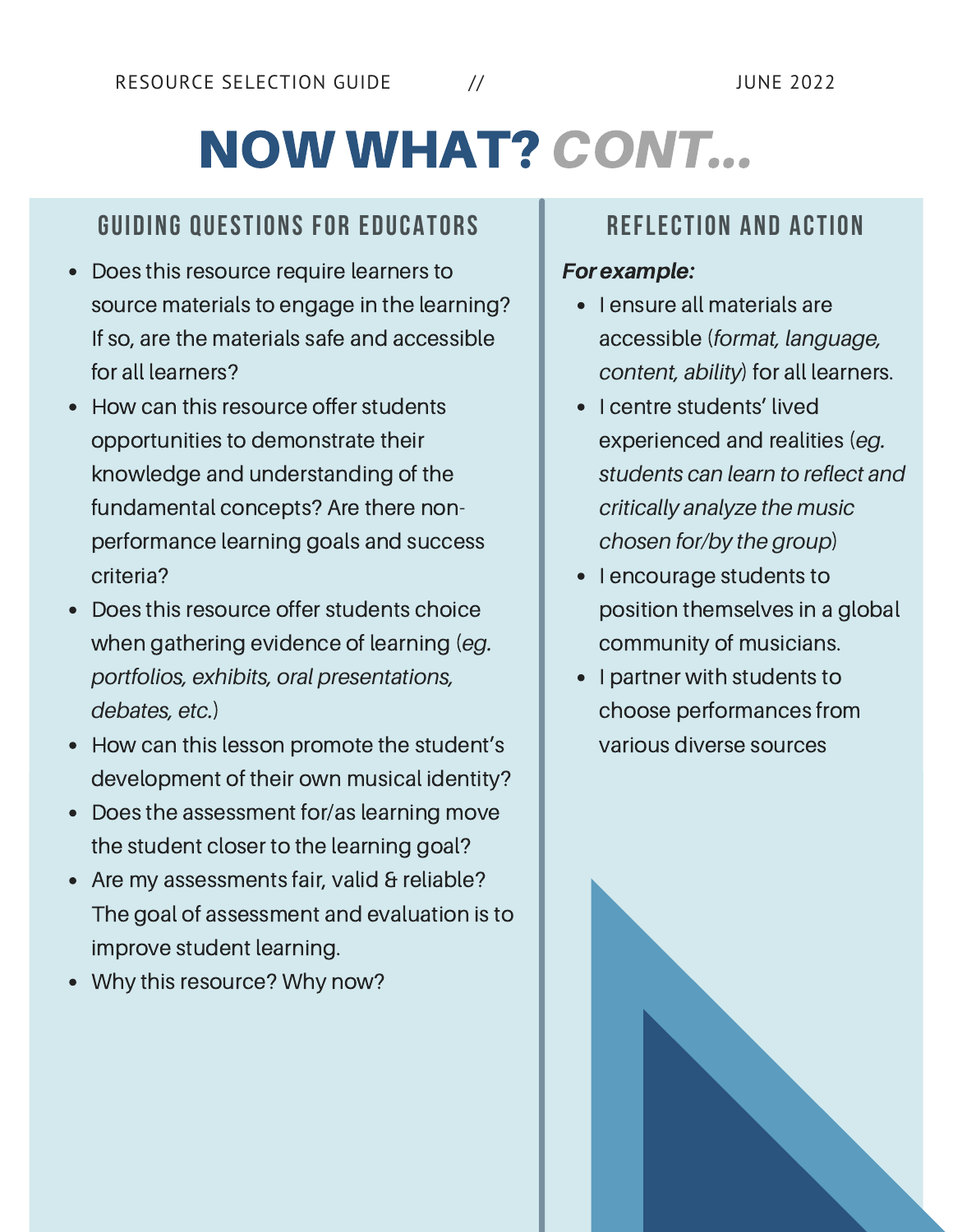<span id="page-7-0"></span>**"The focus has been on how that which is called "the arts" presumably challenges racism and encourages social justice, with very little attention to how the opposite is also the case." Dr. Ruben Gaztambide-Fernandez**

# FOR FURTHER CONSIDERATION

- Whose music are we valuing through our resource selection?
- Do we actively value music and musicians from a variety of cultures and traditions?
- . Is feedback the most frequent method of assessment (assessment for/as learning)?